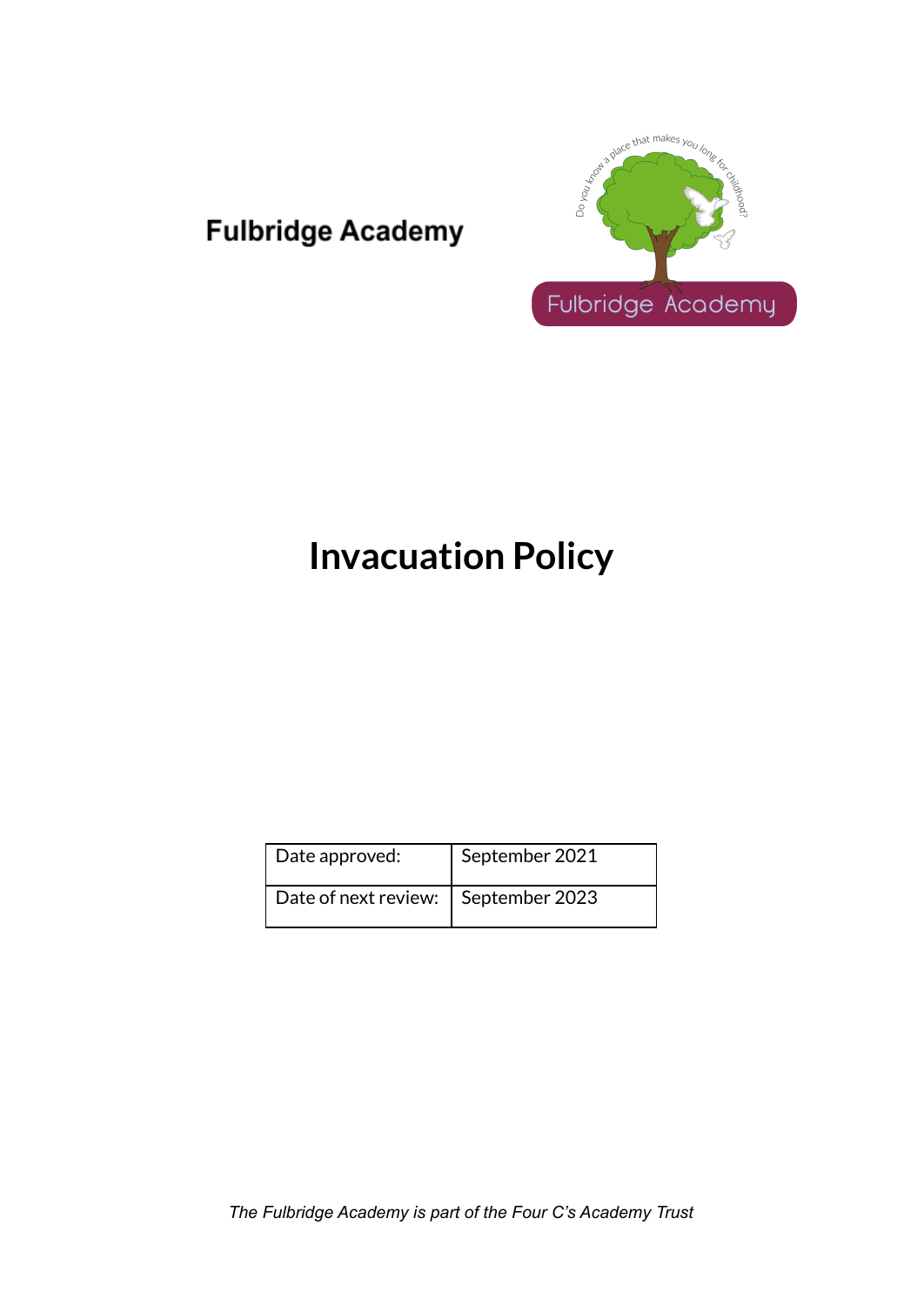# **The Fulbridge Academy Invacuation Policy**

#### **Aims of the Policy**

- To provide a safe and secure environment for our students, staff and resources.
- To establish protocols and procedures that effectively monitor and manage a potentially dangerous situation.

As part of our Health and Safety policies and procedures the school has a Lockdown/ Invacuation Policy. On very rare occasions it may be necessary to seal off the school so that it cannot be entered from the outside. This will ensure that pupils, staff and visitors are safe in situations where there is a hazard in the school grounds or outside the school in the near vicinity.

A lockdown is implemented when there are serious security risks for the premises due to, for example, nearby chemical spillage, proximity of dangerous dogs, serious weather conditions or attempted access by unauthorised persons intent to cause harm/damage.

#### **Intruder Procedures**

All visitors to the school must register at the school office using the 'Sign In' system to receive a name badge and lanyard which is to be worn and clearly displayed during the entirety of their visit. Any visitors without school identification are intruders and can be asked to leave school premises and property immediately.

- When alerted to the presence of an intruder, use more than one staff member.
- Ask a third Staff member who is not involved to notify the office.
- Attempt to direct the intruder to the car park. Use casual conversation and/or body language to calmly direct the situation.
- If the intruder refuses to cooperate, do not escalate the situation. One staff member leaves and contacts the Principal/ SLT to have the police called. Where required, another staff member will be called to observe the intruder from a safe distance.
- If the intruder shows a weapon, assure him/her that it is not necessary for him/her to consider using the weapon. At this point back away slowly and leave the area and as soon as it is safe to do so report the situation to the Principal/ SLT to have the police called immediately.

## **Lockdown Procedures**

This policy covers the procedures and personnel responsibilities if and when the school is required to go into lockdown. Copies of this policy will be disseminated throughout school. A copy of the policy will also be kept in the school office.

Once the Police have been contacted the Academy will be guided by their advice on the procedure to follow.

*The Fulbridge Academy is part of the Four C's Academy Trust*